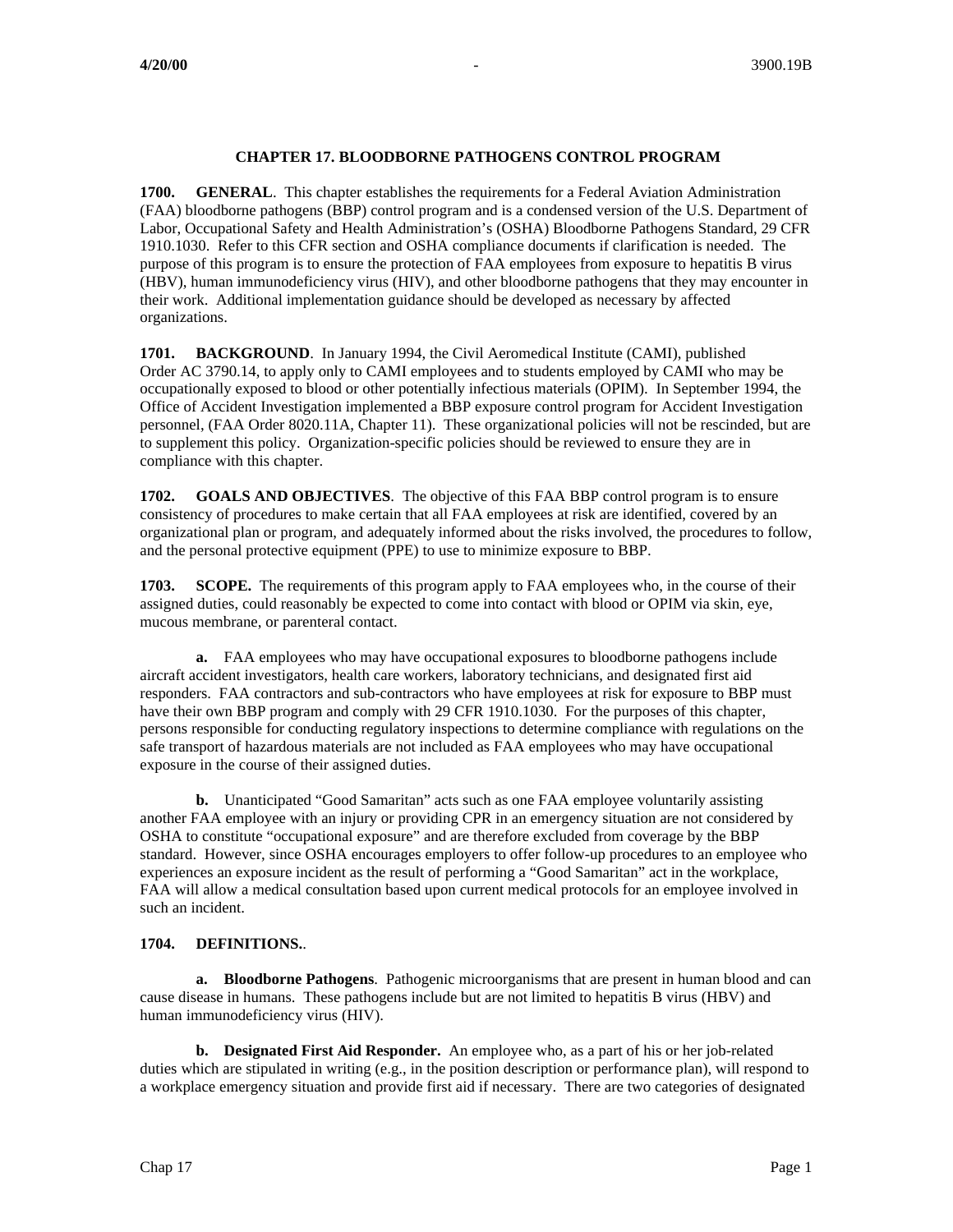responders: those who render assistance on a regular basis such as doctors and nurses, and those who render occasional assistance as a collateral duty.

**c. Engineering Controls**. Controls that isolate or remove the BBP hazard from the workplace.

**d. Exposure Determination.** A process by which a written list is developed of all the job classifications in which all employees in those job classifications have occupational exposure, as well as a list of job classifications in which some employees have occupational exposure, and a list of all tasks and procedures or groups of closely related tasks and procedures in which occupational exposure occurs and that are performed by employees in the job classifications listed.

**e. Exposure Incident.** A specific eye, mouth, other mucous membrane, non-intact skin, or parenteral contact with blood or OPIM that results from the performance of an employee's duties.

**f. Occupational Exposure**. Reasonably anticipated skin, eye, mucous membrane, or parenteral contact with blood or OPIM that may result from the performance of an employee's duties.

**g. Other Potentially Infectious Material** (**OPIM**). Human body fluids including semen, vaginal secretions, cerebrospinal fluid, synovial fluid, pleural fluid, pericardial fluid, peritoneal fluid, amniotic fluid, saliva in dental procedures, any body fluid that is visibly contaminated with blood, all body fluids in situations where it is difficult or impossible to differentiate between body fluids and any unfixed tissue or organ (other than intact skin) from a human (living or dead).

**h. Parenteral Contact**. Piercing mucous membranes or the skin barrier through such events as needlesticks, human bites, cuts, and abrasions.

**i. Personal Protective Equipment (PPE).** Specialized clothing or equipment worn by the employee to protect against exposure to human blood or OPIM in the workplace. Examples are gowns, face shields, gloves, splash goggles, and resuscitator devices. General work clothes not intended to protect against a BBP hazard are not considered to be PPE.

**j. Responsible Program Office.** Any FAA organization having direct responsibility for the occupational safety and health of its employees, for example, the Office of Accident Investigation or the Office of Aviation Medicine. More information regarding occupational safety and health responsibilities may be found in Chapter 1 of Order 3900.19B.

**k. Universal Precautions**. An approach to infection control in which all human blood and certain human body fluids are treated as if known to be infectious for HIV, HBV, and other BBP.

# **1705. KEY BLOODBORNE PATHOGENS PROGRAM ELEMENTS.**

### **a. Exposure Control Plan (ECP)**.

(1) Each responsible program office with employees having a reasonable anticipation of occupational exposure to blood or OPIM shall develop and implement a written BBP ECP within their respective organizations which includes, at a minimum, the key BBP program elements. The ECP shall include detailed exposure determination information for affected employees, the method and schedule of implementation for all required compliance methods (para.1705b-e), and the procedure for the evaluation of exposure incidents.

(2) Each responsible program office with employees having a reasonable anticipation of occupational exposure to blood or OPIM shall prepare a written exposure determination which shall be made without regard to the use of PPE.

(3) The ECP shall be reviewed and updated at least annually and whenever necessary.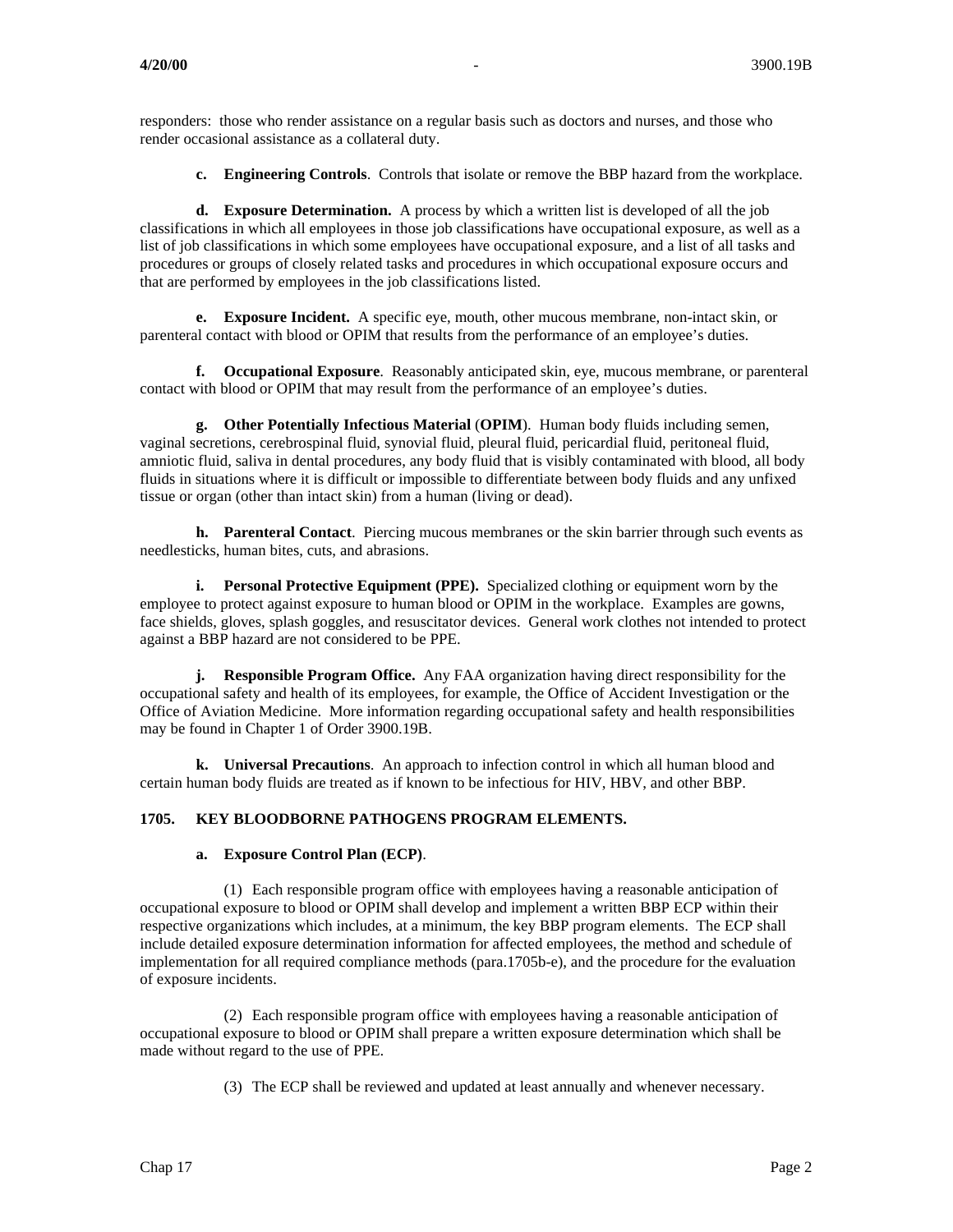### **b. Methods of Compliance**.

Each responsible program office with employees having a reasonable anticipation of occupational exposure to blood or OPIM shall:

(1) Designate a point of contact (POC) to whom exposure incidents shall be reported and who will ensure that the key program elements are carried out.

(2) Observe universal precautions to prevent or minimize contact with blood or OPIM. Under circumstances in which differentiation between body fluid types is difficult or impossible, all body fluids shall be considered potentially infectious materials.

(3) Institute appropriate engineering and work practice controls.

(4) Provide appropriate personal protective equipment (PPE) at no cost to employees.

(5) Ensure that the worksite is maintained in a clean and sanitary condition and that any spills of blood or OPIM on work surfaces are cleaned with an appropriate disinfectant.

### **c. Hepatitis B Vaccination and Post-Exposure Evaluation and Follow-up.**

. (1) General. FAA shall make the hepatitis B vaccine and vaccination series available to all employees who have been determined to have risk for occupational exposure, and post-exposure evaluation and followup to all employees who have had an exposure incident. All medical evaluations and procedures shall be made available at no cost to the employee at a reasonable time and place, performed by or under the supervision of a licensed physician or other licensed healthcare professional, and provided according to recommendations of the U.S. Public Health Service current at the time these evaluations and procedures take place.

### (2) Hepatitis B Vaccination.

(a) The hepatitis B vaccination shall be made available after receiving the required training and within 10 working days of initial assignment to all employees who have occupational exposure. These requirements do not apply if the employee has previously received the complete hepatitis B vaccination series, antibody testing has revealed that the employee is immune, or the vaccine is contraindicated for medical reasons.

(b) In the case of a collateral duty, designated first aid responder, the vaccination may be deferred until the employee renders assistance in a first aid incident involving the presence of blood or OPIM, at which time the hepatitis B immune globulin (HBIG) must be offered within 72 hours of the exposure incident.

(c) If the employee initially declines hepatitis B vaccination but at a later date while still covered under the standard decides to accept the vaccination, the vaccination shall then be made available.

(d) All employees who decline the hepatitis B vaccination offered shall sign the OSHArequired waiver indicating their refusal. FAA Form 8020-22, Hepatitis B Virus Vaccination Consent/Decline Form may be used and should be filed in the employee's Official Personnel File (OPF).

(e) If a routine booster dose of hepatitis B vaccine is recommended by the U.S. Public Health Service at a future date, such booster doses shall be made available.

(3) Post-Exposure Evaluation and Follow-up. Following a report of an exposure incident, the corresponding Regional Flight Surgeon office or the Occupational Health Division shall make a confidential medical evaluation and initial treatment available to the employee within 24 hours. The evaluation and follow-up shall be in accordance with 29 CFR 1910.1030.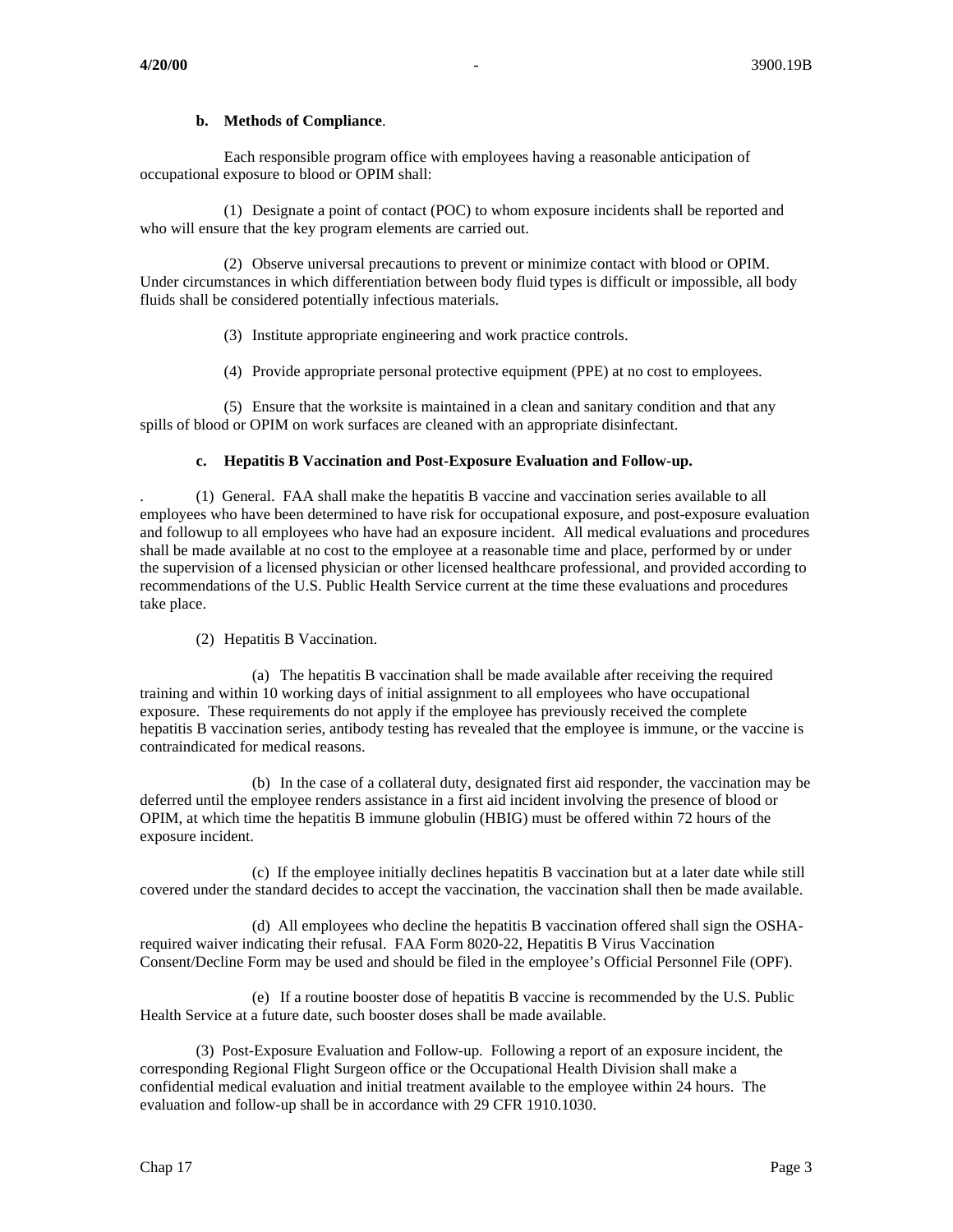(4) Information Provided to the Healthcare Professional. The healthcare professional responsible for the employee's exposure incident evaluation shall be provided with a copy of 29 CFR 1910.1030, a written description of the exposed employee's duties as they relate to the exposure incident, written documentation of the route of exposure and circumstances under which exposure occurred, results of the source individual's blood testing, if available, and all medical records relevant to the appropriate treatment of the employee including vaccination status.

 (5) Healthcare Professional's Written Opinion. The affected employee shall be provided with a copy of the evaluating healthcare professional's written opinion within 15 days of the completion of the evaluation. The healthcare professional's written opinion for hepatitis B vaccination shall be limited to whether the vaccination is indicated for an employee, and if the employee has received such vaccination. The healthcare professional's written opinion for post exposure followup shall be limited to a statement that the employee has been informed of the results of the evaluation and a statement that the employee has been told about any medical conditions resulting from exposure to blood or OPIM which require further evaluation or treatment. All other findings or diagnoses shall remain confidential and shall not be included in the written report.

#### **d. Communication of Hazards to Employees.**

(1) Labels. The universal biohazard symbol shall be used and labels shall be fluorescent orange or orange-red. Red bags or containers may be substituted for labels. Regulated wastes must be handled in accordance with the rules and regulations of the applicable Federal, state, or local regulatory agency.

(2) Training to be Provided for Employees. Training shall be provided at the time of initial assignment to tasks where occupational exposure may occur and shall be repeated annually within 12 months of the previous training. Training content shall be as specified in 29 CFR 1910.1030, tailored to the education and language level of the employee, and offered during the normal work shift. The individual conducting the training shall be knowledgeable in the subject matter and allow for interactive questions and answers.

### **e. Recordkeeping**.

(1) Medical Records. An accurate record shall be established and maintained for each employee with an occupational exposure to BBP. The records shall be kept confidential and maintained for the duration of the individual's employment plus 30 years. The records shall include the following:

- (a) The name and social security number of the employee.
- (b) A copy of the employee's HBV vaccination status, including the dates of

vaccination.

(c) A copy of all results of examinations, medical testing, and follow-up procedures.

(d) A copy of the information provided to the healthcare professional, including a description of the employee's duties as they relate to the exposure incident, documentation of the routes of exposure and circumstances of the exposure, a copy of the healthcare professional's written opinion, and any other relevant information.

(2) Training Records. Training records shall be established and maintained to document the training received by affected employees. The records shall be maintained for three years from the date of training and shall contain the following information:

- (a) The dates of the training sessions.
- (b) An outline describing the material presented.